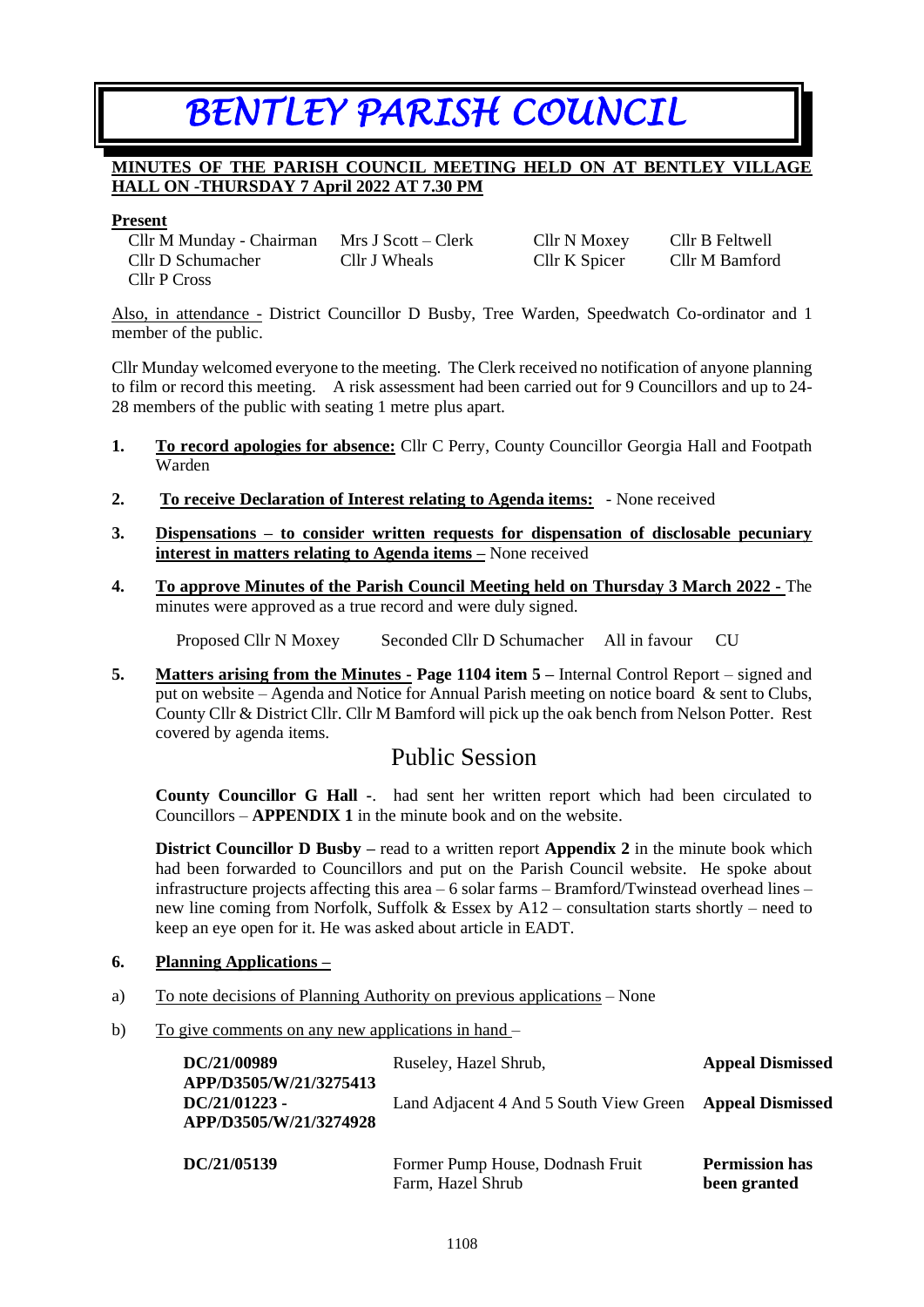**DC/22/01673** Land adjacent Redwoods, Demolition of agricultural building & erection of Bergholt Road 1 no detached dwelling

Councillors **RECOMMENDED APPROVAL** with the caveat that it is within the setting of the

Suffolk Coasts and Heaths AONB and Dodnash Woods (a County Wildlife Site) that is light sensitive. The site is immediately adjacent to the boundary (see map attached) and thus is located within its setting and has the potential to impact on both. Under the National Planning Policy Framework 130 & 176, the conservation and enhancement of wildlife and cultural heritage are important considerations in these areas, and should be given great weight and development within their setting should be sensitively located and designed to avoid or minimise adverse impacts on the designated areas.

As reported by Suffolk Wildlife Trust for application DC/21/01315 *With the proximity of the site to Dodnash Woods CWS and the potential connectivity offered by the hedgerows onsite, then foraging and commuting bats have been identified as potentially using hedgerows and trees adjacent to the site. Therefore, it is important that there is no light spill from external lighting and that dark corridors are retained around the site for the foraging and commuting bats. Therefore, a lighting strategy in accordance with current guidelines should be designed. It is particularly important there is no light spill on the neighbouring CWS.*

Proposed Cllr D Schumacher Seconded Cllr N Moxey All in favour CU

**DC/22/01676** 3 The Link Erection of front porch extension, construction of 2no front dormer windows, installation of 1no rooflight, installation of a roof lantern & rear dormer extension in conjunction with loft conversion

Councillors **RECOMMENDED APPROVAL** but were concerned that the block paving drive may contribute to flooding in the road – could consideration be given to a permeable surface.

Councillors received one objection from a parishioner: *This application should not have roof extension fronting Bergholt Road as it is out of keeping with all the other similar bungalows fronting Bergholt Road. The proposed driveway should not be block paved but should be porous to prevent further flooding of Bergholt Road and to allow rain water to drain into the ground.*

| Proposed Cllr M Bamford               |                       |      | Seconded Cllr K Spicer |           | All in favour | -CU                                                                                                                                                                                                        |
|---------------------------------------|-----------------------|------|------------------------|-----------|---------------|------------------------------------------------------------------------------------------------------------------------------------------------------------------------------------------------------------|
| <b>SCC/0027/22</b><br><b>B/SCREEN</b> | Folly<br>Tattingstone | Farm | Quarry.                | materials |               | RIA Screening & coping request for a proposed<br>eastern extension to Folly Farm Quarry for the<br>extraction, processing, sale & distribution of sand<br>& gravel $\&$ subsequent restoration using inert |

Councillors **RECOMMENDED APPROVAL –** This is a well run site - but should not cause increased traffic from the site on Station Road and Capel Road through the Village (as previously agreed) and all access should be from A137. on the main road.

Proposed Cllr M Bamford Seconded Cllr M Munday All in favour CU

**7. Report by Exception – Tree Warden/Footpath Warden/Capel Library/ Bentley Long Barn /Footpath Warden & Speedwatch - Tree Warden– Nothing** to Report **- Friends of Capel Library –** Next Committee meeting Wednesday 15 June. **Bentley Barn** – No further news. **- Footpath Warden -** Two finger posts still to be reported, and one out standing to fix.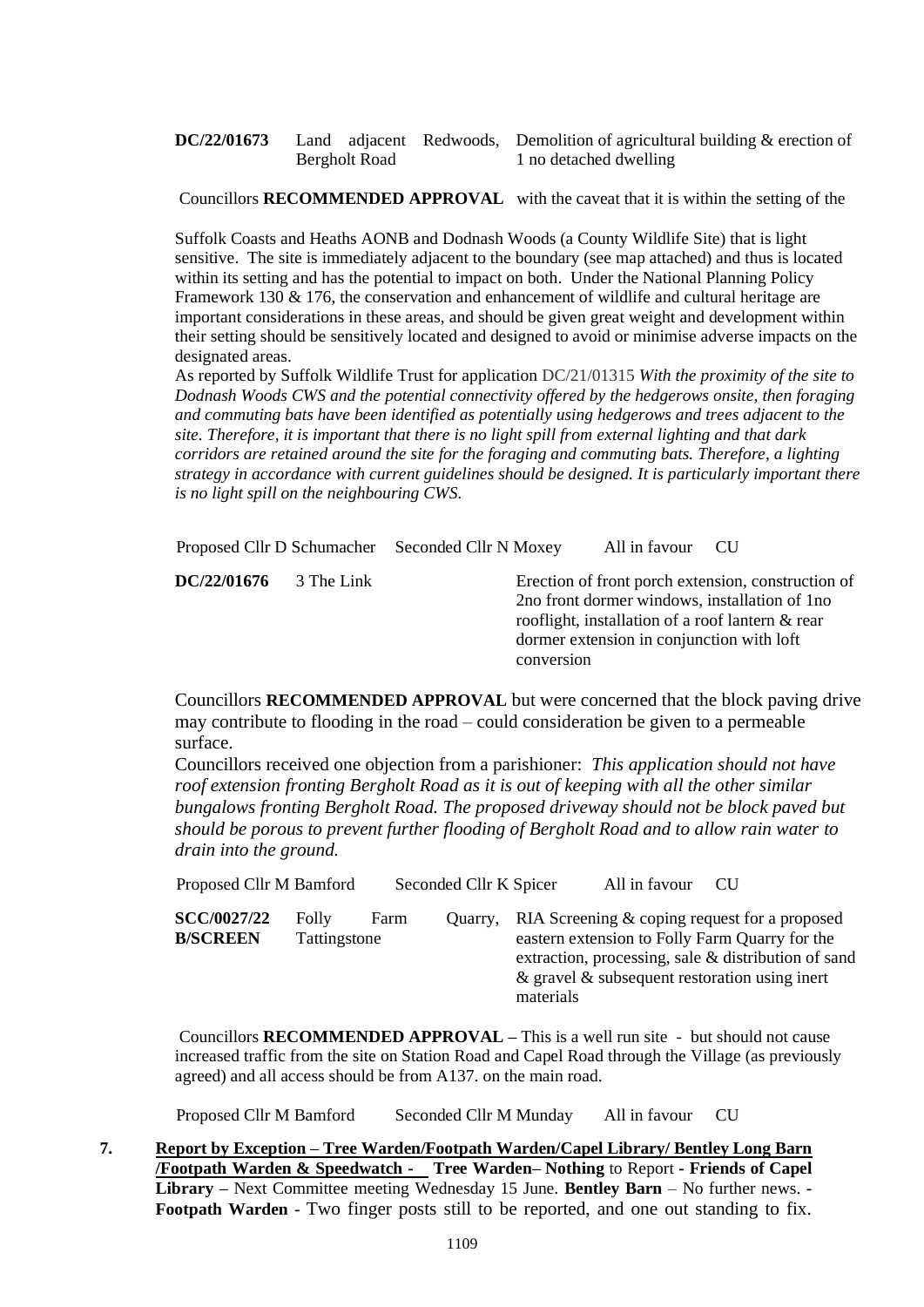**Speedwatch -** Unfortunately due to my absence, Covid and the recent bad weather only 4 sessions were held since the last meeting - 3 at the Village Hall and 1 at Capel Road 21 vehicles were reported, 8 at Capel Road, 13 at the Village Hall. Highest recorded speed was 43 mph by 2 vehicles. One on Capel Road but also one at the Village Hall (which is going some!) - **Community Fibre Broadband –** No report available.

**8. Proposed Quarry Brockley Wood – Belstead –** The application for the Quarry has been approved this proposal is for siting a major piece of industrial plant adjacent to Bentley Parish Boundary to process the gravel. This will have a major impact on the setting of the Grade 2\* listed building, Bentley Old Hall and important ecological sites at Brockley Wood and Old Hall Wood, together with the recreational amenities of footpaths and bridleways from the village towards Belstead. After some discussion it was proposed that we get in touch with Andrew Rutter SCC Case Officer and find out if we did write an initial response as it is not listed then we need to decide what our response will be -

Proposed Cllr M Munday Seconded Cllr D Schumacher All in favour CU

**9. To consider grants – Tuesday Club, MAGPAS, SARS, EACH -** Grants were proposed for the following;

| Tuesday Club | £250 |
|--------------|------|
| MAGPAS       | £100 |
| SARS         | £100 |
| EACH         | £100 |

Cheques will be raised for the Annual Parish Meeting.

| Proposed Cllr N Moxey | Seconded Cllr K Spicer | All in favour CU |  |
|-----------------------|------------------------|------------------|--|
|-----------------------|------------------------|------------------|--|

Action: Inform associations of the grants

**10. To discuss how the Parish Council can support Bentley Outdoor Bowls – Update -**  Following a short discussion it was proposed that the Parish Council would give a further donation of £200 to help towards mower costs. A cheque for £400 will be raised for the Annual Parish Meeting.

Proposed Cllr M Munday Seconded Cllr N Moxey All in favour CU

**11. To ratify payment – Domain Name (£57) & Places4People (£80) -** It was proposed these payments be ratified.

Proposed Cllr M Bamford Seconded Cllr P Cross All in favour CU

**12. To agree & Sign Neighbourhood CIL Expenditure Report -** Councillors had been sent a copy to the Neighbourhood CIL Expenditure Report and it was proposed that it be signed and sent off to Babergh. It will also be put on the website.

Proposed Cllr N Moxey Seconded Cllr P Cross All in favour CU

**Action:** Signed copy to be sent to Babergh and put on the Parish Council website

- **13***.* **Renewal of Play Area Lease – Update –** The Clerk informed the meeting that SCC were getting things moving and will provide an estimate of costs to renew the lease.
- **14. Telegraph Poles – Corner of Church Road & Capel Road -** The Clerk informed the meeting that this had been reported to SCC who are investigating.
- **15. To discuss damage to Oaks along Bergholt Road -** Both SCC and BDC were contacted re the damage and confirmed that they had not undertaken the work – it was probably a contractor on behalf of the landowner – they would also have been responsible for clearing up after the works had been completed. Apparently, farmers are allowed to "trim" trees without seeking permission. It was felt however, that the damage to the oaks along Bergholt Road is substantial and that the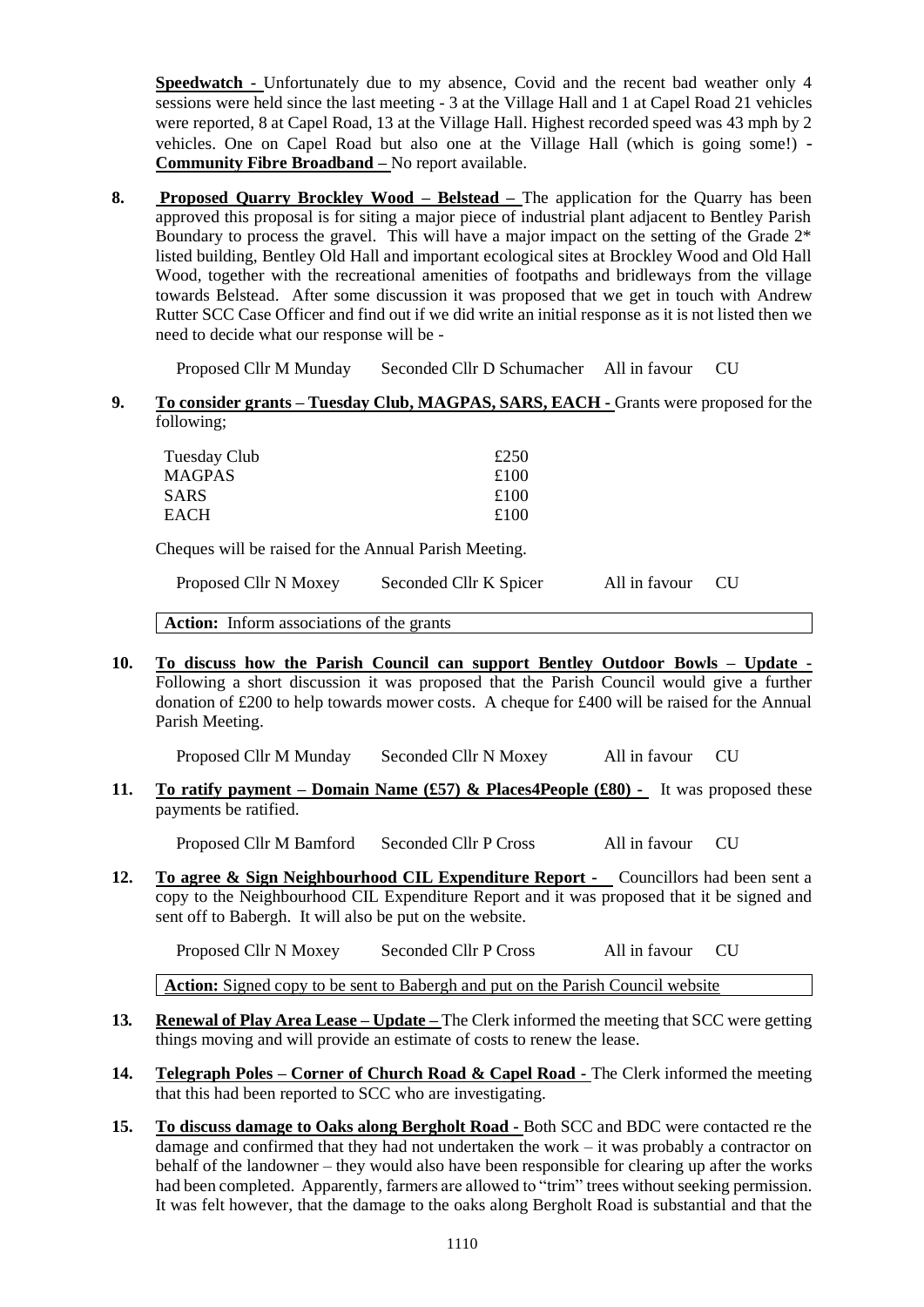Arboriculture Officer at Babergh should be contacted again. The landowner is Johnson Family Trust.

**Action:** Contact David Pizzey at Babergh

- **16. To discuss Torch Relay** This is happening on 19 May at ten past five and is coming through Bentley main road. It will be an E-Rickshaw and the two nominees (Ray Bloomfield & Ellie Kirwin) are happy to take part. This relay is moving round towns in Suffolk over a period of about a month carrying the torch.
- **17. Improvements to War Memorial –Quotes for work to tree** Clerk told the meeting that Blake Tree Services have quoted £550 plus VAT £110 to remove all ivy chip and remove rubbish from the Site. Dedham Vale Tree Surgery were also contacted – they would cut the ivy down round the bottom of the tree – it would take about a year to completely die off – cost would be in the region of £100. It was proposed that Blake Tree Services quote be accepted.

**Action**: Contact Blake Tree Services

- **18. Reprinting Six Country Walks from the Case is Altered - Update** Deferred until Footpath Warden returns. Cllr Spicer told the meeting that 32 page booklet would cost in the region of £225.
- **19. Purchase of Projector - Update** Cllr Munday told the meeting we can borrow the projector used at tonight's meeting anytime so there was not need to purchase one. She will be using the projector at the Annual Parish Meeting.
- **20. Traffic Calming – SID/ANPR/Road Markings – Update** The road markings have now been done and the signs have been removed. Cllr Munday informed the meeting that the ANPR Project is part of the Suffolk 2020 Fund and there have been a lot of problems getting it off the ground. There was a problem siting on Capel Road due to the pole  $-i$  f we are able to get it again  $-i$  twill be best sited at the Village Hall. We need a solar powered permanent SID in Capel Road which will require a new more substantial pole to take the solar panel. Cllr Schumacher was told that the SID in Bergholt Road was not working – he was aware the battery need changing and was going to move it to the pole at Highfields. He is also going to download Bergholt Road SID data.
- **21. Playing Field Society – Maritime Report & Gym Equipment – Update -** Report received from Maritime re state of pitch since deep aeration treatment of the field – seems to be working providing the rain is not torrential it holds up well and everyone is very impressed.. The progress of the access via the School Entrance – this has been on hold over the winter due to condition of the ground and an access road has been installed through the gate to prevent cars getting stuck. The parking area will be completed during the summer for thirty cars. The report also gave an update on Maritime's progress during the year.. Cllr Munday told the meeting that confirmation has been received from Babergh that the S106 application has been successful and because of that our CIL application will be successful. The Neighbourhood portion of CIL Receipts between 1 October 2021 and 31 March for Bentley Parish is £7,244.13.

Tudor Re-enactment – Cllr Moxey reported that there will be lots of attractions including the dog show with lots of Village people. It is happening the first weekend in September for two days. Volunteers will be needed.

- 22. **Neighbourhood Plan –Update** Cllr Moxey reported that the report from the Examiner promised at the end of February has still not been received. Once it is received the PIIP Report and CIL money can be updated before we go to referendum.
- **23. To receive Correspondence**  The Clerk drew Councillors' attention to the following Quotation from Blake Tree Care – NWA Planning x 2 re proposed Quarry Brockley Wood, Belstead – Babergh District Council x 5 Caravan at Highfields, Community Governance Review – Notice on Notice Boards, Confirmation of CIL payment. Resident x 2 Garage access between garages Silver Leys – Suffolk County Council x 4 Play Area Lease, Report re Trees Bergholt Road, Electricity Poles Church Road - Suffolk Community Organisation – Torch Relay – PKF Littlejohn AGAR 2021/22 external auditor instructions, Bentley Outdoor Bowls – info on Mower